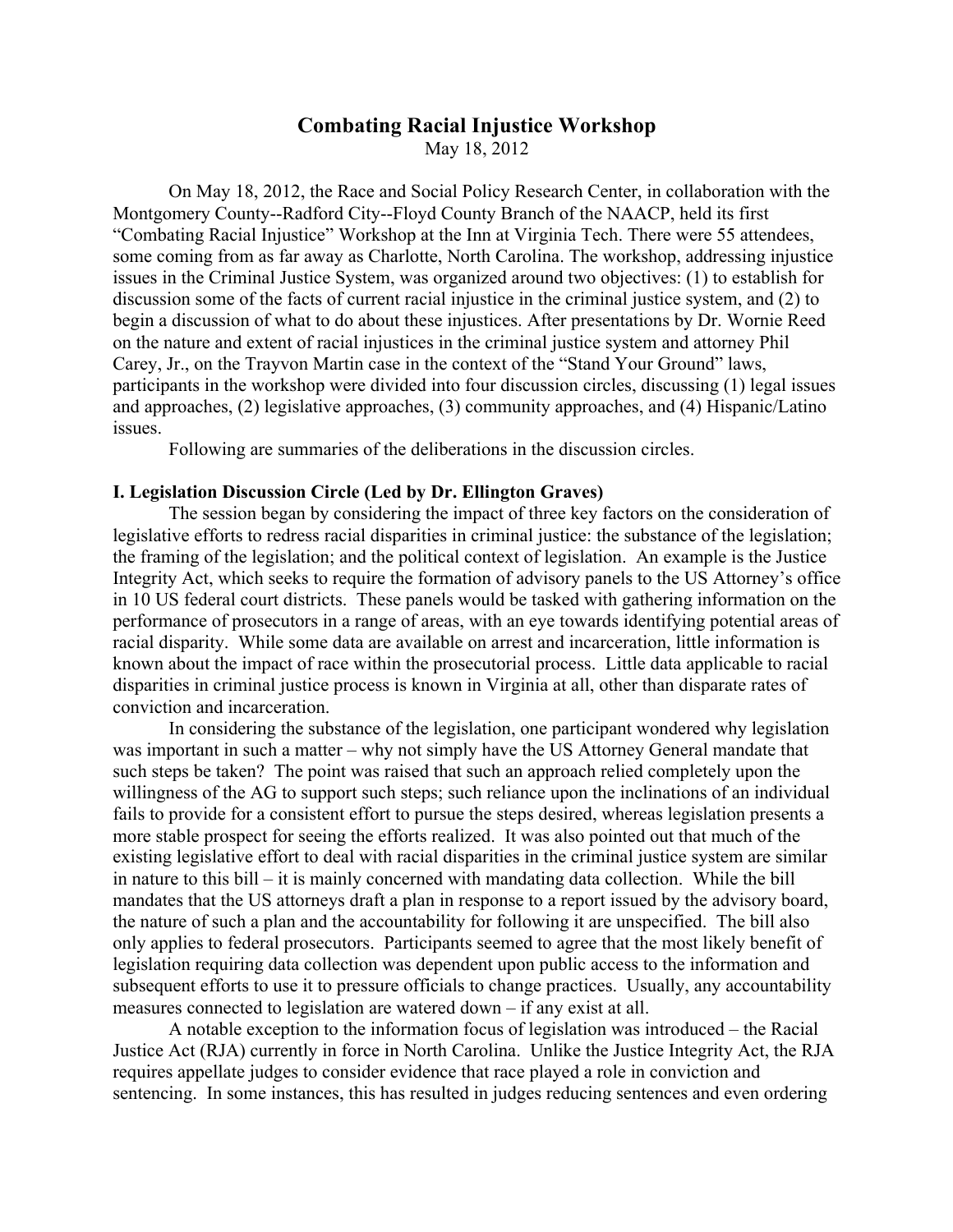entirely new trials. Participants seemed to think that the RJA represented a model legislative approach. Other legislative efforts discussed included strict liability laws, which would strip prosecutors of immunity from litigation when evidence of racial bias was found, laws referring prosecutors and judges to disciplinary action in instances of racial bias, and the formation of "blue ribbon commissions" to assess the extent of racial inequality within policing and criminal justice.

The discussion of framing reflected a consideration of the ways in which legislators present the purpose and value of the legislation. The express goal of the Justice Integrity Act is to insure that American citizens have faith in the criminal justice system. Participants recognized that such language is intended to avoid any sense that legislators accept criticisms of the criminal justice system as racially biased and flawed; rather, legislation like this seems to see gathering data as a means to refute claims of racism rather than to prove them. Positive and negative points were raised about such framing. Legislation like this is already subject to scrutiny and opposition from legislators and lobbies against changing racially disparate practices – "spinning" legislation in this manner may minimize the likelihood that more moderate officials will see bills as radical or threatening. On the other hand, framing like this also continues a practice of discussions of racial injustice that lack transparency and which continue to allow Americans to believe that racism in criminal justice is not an issue.

The framing discussion led participants to consider the overall political environment within which the effort to address racial injustice in criminal justice occurs. The political will to move forward with legislative efforts that can have real impacts is virtually nonexistent. While entities such as ALEC maintain their influence on the drafting of legislation and other policies in the US, alongside massive lobbying efforts from the for-profit corrections industry, it is an uphill battle to get legislation sponsored, much less passed, that would really make a dent in racial bias directly. However, the astronomical costs associated with mass incarceration seems to represent a possible point of leverage – as politicians respond to pressures to reduce government spending, the practice of incarcerating massive numbers of non-violent offenders is coming under increasing scrutiny. States such as Mississippi and South Carolina are reviewing their treatment of drug offenders as they seek to cut state expenditures in the face of economic hard times. Leveraging such sentiment to shift the emphasis on incarceration may be one avenue for reducing the numbers of poor and nonwhite Americans serving jail and prison sentences, especially in light of their disproportionate likelihood of incarceration on drug-related charges.

#### **II. Legal Discussion Circle (Led by Dr. Tonya Smith-Jackson)**

The Legal Discussion Circle took a problem/solution approach. The morning session was spent defining the problem(s) with the legal system, and the afternoon session was devoted to discussions of solutions. These two sets of discussions are summarized below.

#### **A. Defining the Problem with the Legal System**

#### *1. Imbalance in quality of legal representation*

- a. Resources, legal assistance
	- Need equality between resources for prosecution and defense, especially the public defender
- b. Attorneys are not broadly educated or experienced
- c. Limited contextual/localized experience among attorneys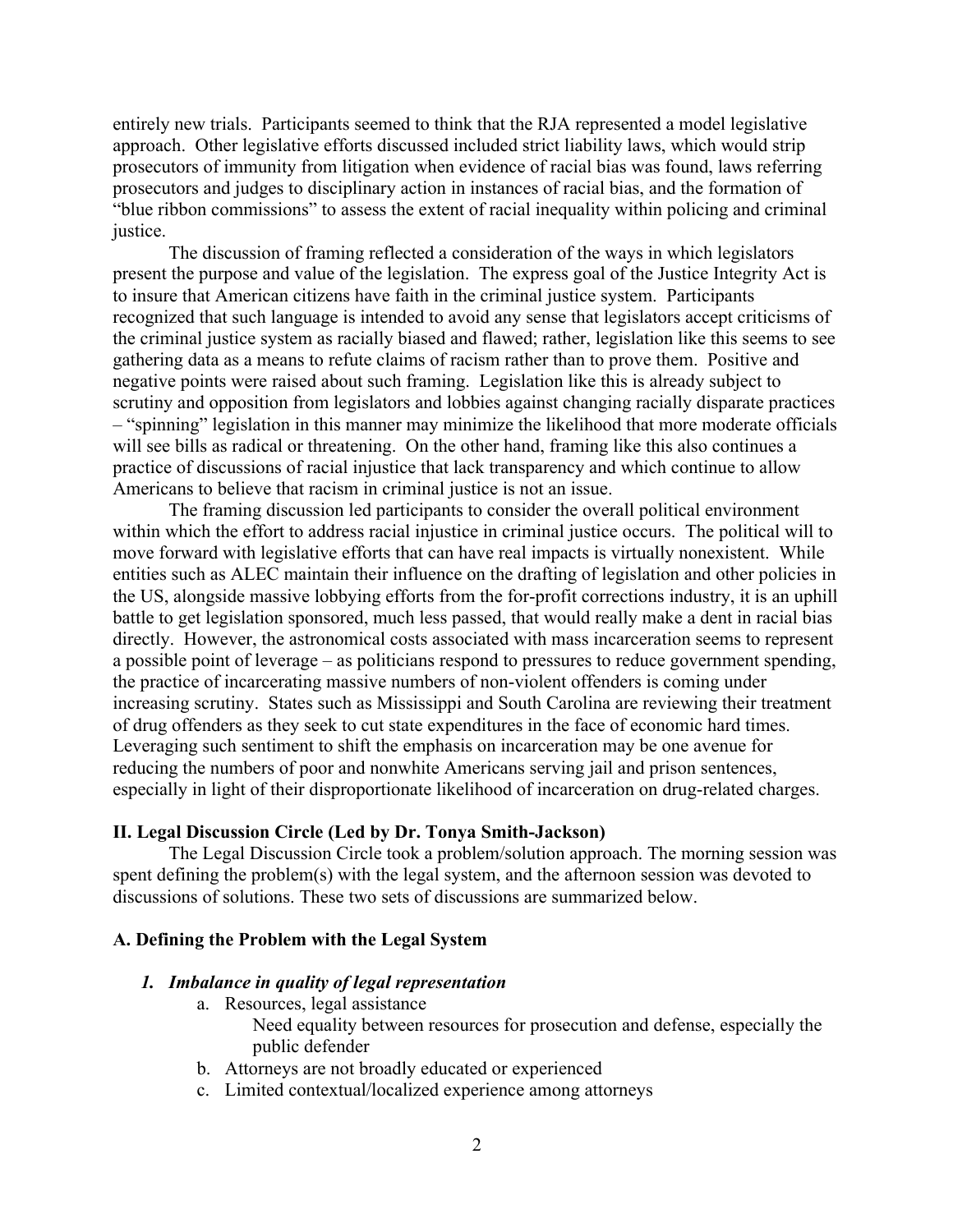- d. No public defender's office in this area
- e. Many cases are tried in the media

#### *2. Judicial Misconduct*

Judges get immunity, but they bring racial bias to the bench.

#### *3. Law enforcement and "first encounters"*

- a. Varies from place to place
- b. Impacted by film/media
- c. Many do not know how to react to law enforcement
- d. Many do not know or are unaware of their rights/civil liberties

## *4. Utility/benefits of having racial injustice in system*

- a. Tickets (i.e. revenue)
- b. Free/low cost labor (inmates)
- c. Conviction rates
- d. Multiple charges to increase rates

#### *5. Complex Procedures such as plea-bargaining, expunging records*

- a. Public Defenders do not negotiate as much as private lawyers
- b. Extra-legal negotiations
- c. Public defenders don't have time. Look for fastest solutions but not long term consequences
- d. Attorney's do not know "context" of accused

## *6. Lack of knowledge in the community*

- a. Understanding the race and class issues
- b. Myths regarding expunging records

## *7. Criminalization of Children*

- a. Need to focus of early behaviors
- b. Attitudes of school administrators more arrests coming out of some schools
- c. Law enforcement, teachers and administrators need training
	- i. Often have low cultural competence
	- ii. Do not understand laws

## **B. Resolving Problem(s) within the Legal System**

#### *1. Imbalance in quality of legal representation*

- a. Use "medical model" hierarchy so lawyers gain increasing levels of experience (e.g., internships, etc.)
- b. Lawyers need better training and preparation
- c. Restore ethics and integrity in legal system
- d. Hold judges and lawyers accountable
- e. Implement restorative justice system between legal system and community, thereby avoiding some legal prosecutions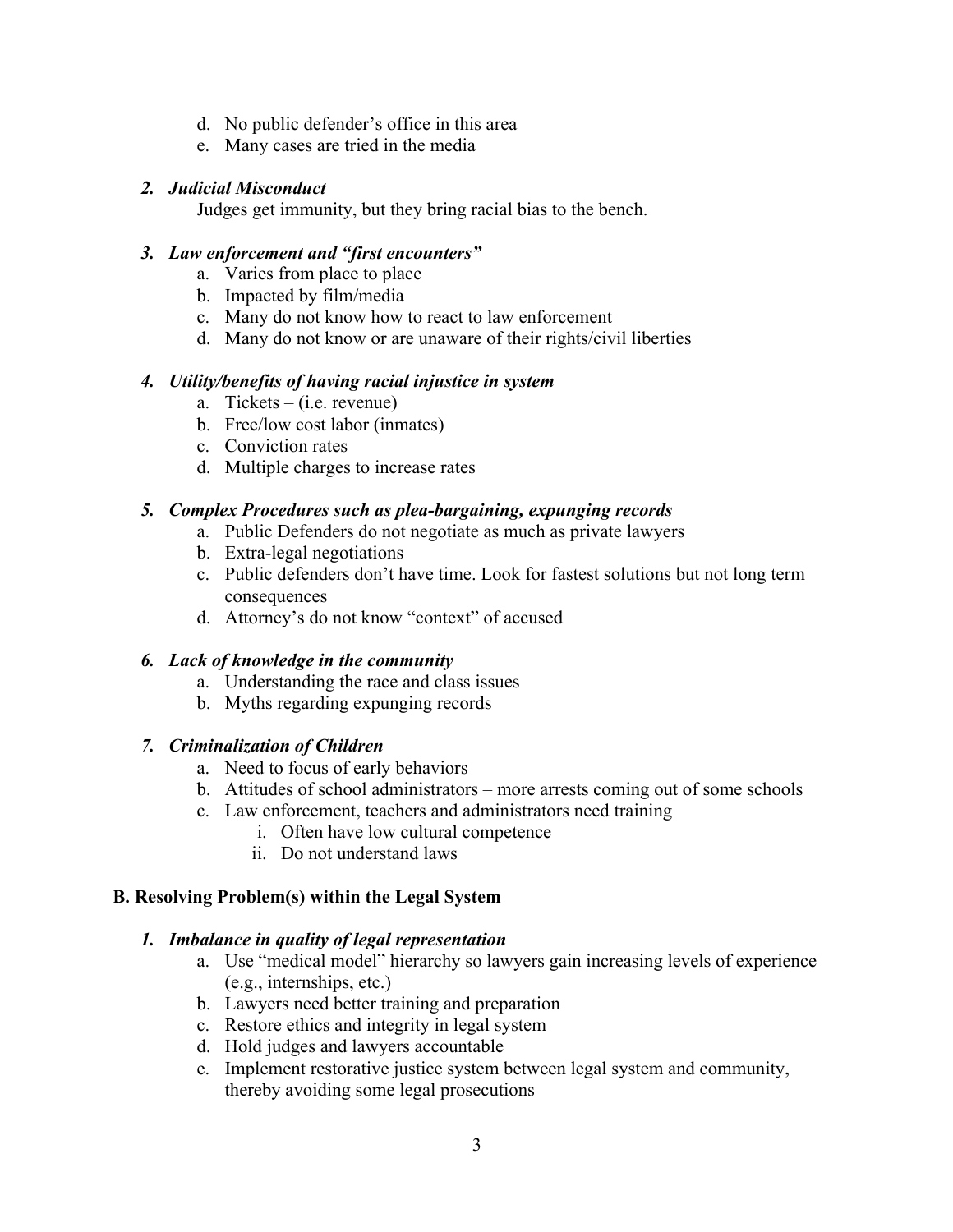f. Public Defender's offices need human and financial resources

## *2. Judicial Prosecutorial Misconduct*

- a. Consistency and fairness in judge appointments or elections
- b. Keep records of "bias" patterns among judges and make them public
- c. Holding judges accountable for these patterns could lead to removal or disqualification
- d. Eliminate "immunity" clauses from judicial protections
- e. Empower legal advocacy
- f. Enforce equal access to justice through mechanisms such as Racial Injustice Act

#### *3. Law enforcement and "first encounters"*

- a. Provide people with information related to behaviors—helpful and harmful when confronted by law enforcement
	- -Include behaviors related to what parents should tell their children.
- b. Citizen's Police Academies
- c. Implement legal education inside the schools; Integrate with existing programs.
- d. Provide cultural competency training to police officers

#### *4. Utility/benefits of having racial injustice in system*

- a. Fund community health and well-being programs
- b. Remove incentives for law enforcement, lawyers, and judges for penalty/punishment outcomes
- c. Have dialogues about the "Negro" problem to address relationships between injustice and benefits
- d. Confront the prison privatization problem; and institute industrial training programs

## *5. Complexity of Legal Procedures*

- a. Establish legal advocacy offices in communities. Consider a Hotline.
- b. Utilize university law clinics (for law students) for advising, education similar to the Innocence Project

#### *6. Lack of education in the Community*

- a. Examine reasons for unfair sentencing especially in drug use and trafficking
- b. More education about long-term consequences (jobs, voting, etc.)
- c. Probation and/or parole education
- d. Education regarding sex laws

#### *7. Criminalization of Children*

- a. Need to examine laws about whether or how children are arrested
- b. Schools need more appropriate and sensitive disciplinary procedures
- c. Cultural sensitivity training
- d. Behavioral training/mediation training for parents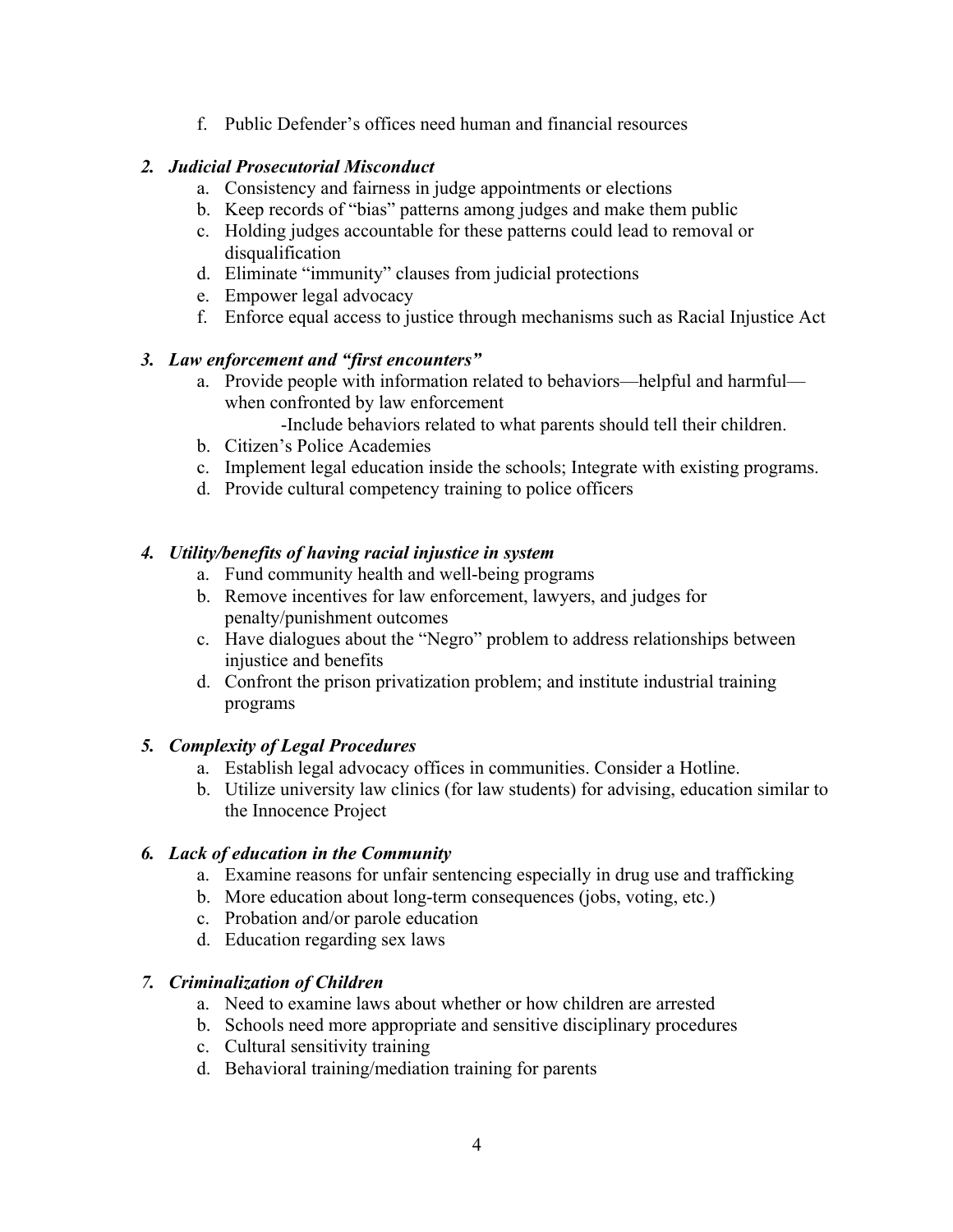### **III. Community Discussion Circle (Led by Ms. Linda Means)**

The Community Discussion Circle took an issues/solution approach within a set of six priority areas.

#### *1. Schools*

- a. Challenge schools directly
- b. Address discipline at Montgomery County Public Schools (MCPS)
	- *-* Publicize and pressure the MCPS on discipline disparities

#### *2. Prisons—prevention/incarceration/re-entry/intervention*

- a. Match trades training with local labor market needs
- b. Redefine what it means to "rehabilitate"
	- i. Find models that work
	- ii. Find causes of recidivism
- c. Disrupt the "norm"alizing of prison life

#### *3. Review of Local Policies*

- a. What are the policies currently in place (locally)?
- b. How can we create/have ownership of local policies
- c. Policies that affect us (locally) are not always local policies. Could be State or national policies.
- d. Need to understand the difference between policies and actual practice.

#### *4. Forums—organizing spaces for ongoing discussion*

- a. How do we set up forums to educate the community that we have a problem?
- b. Create actual spaces in the community (to have conversations)
- c. Develop a conversation-based forum format
- d. How can we create conversations about hidden issues?

#### *5. Data Collection and Education*

- a. Track discrepancies by race, class
- b. Need local community studies of racial issues
- c. Use Title I statistics as a source
- d. Collect data to challenge colorblind ideology

## *6. Political Action, and Advocacy*

- a. Raise awareness in community regarding statistics through writing letters to the editor
- b. Engage the Montgomery County Prevention planning team, and pressure them to examine racial issues.
- c. Pick an issue—prioritize
- d. Get heavily involved in the Human Relations Committee
- e. Create meaningful partnerships on a variety of issues.
- f. Identify key groups; develop coalitions, conversations.